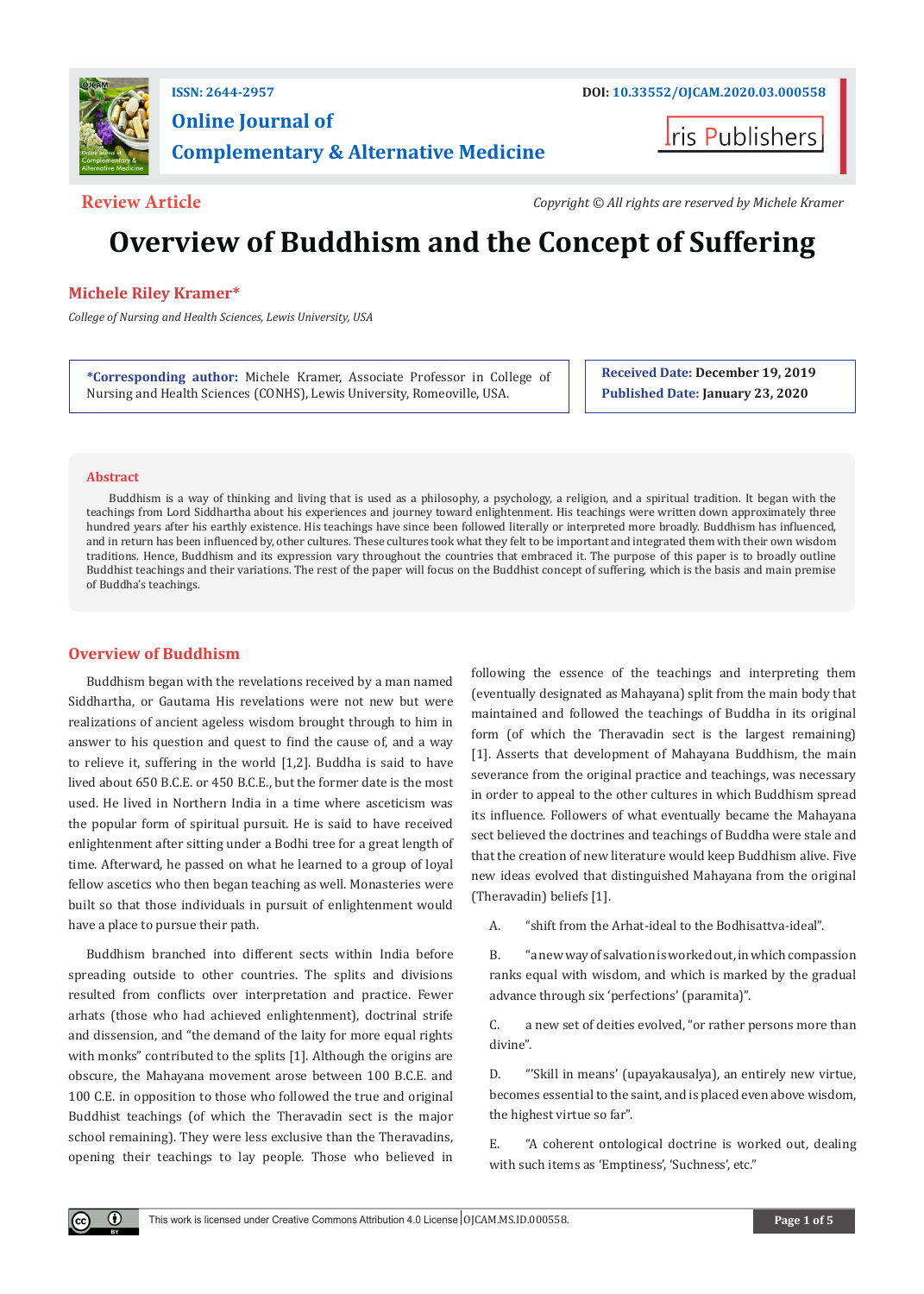Theravadin Buddhists see the culmination of wisdom and achievement of nirvana in human form as the arhat (or arahat). Mahayana Buddhists argue that arhats achieve this state for their own personal satisfaction while the bodhisattvas, the highest human pinnacle of the same achievement, do so in order to be able to help others. It is a significant difference between the sects [3]. According to Robinson R & Johnson W [4], "The Mahayana innovation was to proclaim that the bodhisattva course is open to all, to lay out a path for aspiring bodhisattvas to follow, and to create a new pantheon and cult of superhuman bodhisattvas and cosmic Buddhas who respond to the pleas of devotees". It is important to mention another sect, Buddhist Tantra, in relation to the Buddhism characteristic of Tibet and Northern India. According to Robinson R & Johnson W [4], "Buddhist Tantra is a mysticism mixed with magic", an amalgamation of both Buddhist and non-Buddhist concepts that do not rest with any one Indian religion. It came about around the sixth century C.E., in the areas in Northern India, about the same time that Buddhism was introduced into Tibet. Tibetan Buddhism is unique in its mixture of Mahayana and Tantric Buddhist influences, as well as aspects of its indigenous Bon religion.

About written literature, the earliest written Buddhist teachings were written approximately 80 B.C.E. According to Harvey P [3], there are six (non-Theravadin early canons preserved in Chinese and Tibetan translations, fragments of a Sanskrit Canon still existing in Nepal, and odd texts in various languages of India and Central Asia found in Tibet, Central Asia, and Japan". The Mahayana's generated a body of literature, called Sutras that were written in Sanskrit rather than the original Pali language. Harvey also notes "The main sources for our understanding of Mahayana teachings are the very extensive Chinese and Tibetan Buddhist Canons. While most of the Pali Canon has been translated into English, only selected texts from these have been translated into Western languages, though much progress is being made" [3]. Although each country whose people adopted Buddhism integrated it with aspects of their own belief systems, and created new literature as well, the main structure and teachings of either Theravadin or Mahayana are their foundations. The countries that practice primarily Theravadin Buddhism are Ceylon, Laos, Thailand, Myanmar, and Cambodia. Those countries whose Buddhism is primarily Mahayana are China, Vietnam (influenced by Chinese Buddhism and Indian practices), Northern India, Nepal, Korea (Chinese Buddhist influence), Tibet, and Japan, in the form of the Chinese Chan but called Zen [1,4].

### **Buddha's Teachings**

His Holiness the Dalai Lama states that there are "Three Jewels of Buddhism" that signify whether individuals are practicing Buddhists or not. He identifies practicing Buddhists as those who believe and accept "the Buddha; the Dharma, his teaching; and the Sangha or community of practitioners" [5]. What follows is an overview of the main teachings of Buddha. A plethora of texts have been written explaining various aspects of Buddha's teachings in detail. However, due to the limitations of this paper, my intent is to provide some idea of Buddha's teachings in order to concentrate

in greater depth on Buddha's concept of dukkha (Pali) and my understanding of the concept. Dukkha is the seed, the central point, and the reason for Buddha's spiritual quest. It is the center point from which his discourses originate and the original premise of his teachings.

Simplistically, the main teachings (dharma in Sanskrit, dhamma in Pali) of Buddha consist first of the Four Noble Truths, which explain the main problem of human existence (suffering), its cause, and its remedy. The remedy is the Noble Eightfold Path called the Middle Way or the Middle Path. The Eightfold Path consists of eight "right" forms of living, thinking, and being. The rest of Buddha's teachings are more detailed explanations and commentaries of the concepts associated both with the Four Noble Truths and the Noble Eightfold Path. The Four Noble Truths define the reason, cause and cure for freeing human existence from dukkha, frequently translated as suffering. Dukkha is an internal creation of the individual and is not externally created. Therefore, only the individual is responsible for creating and alleviating suffering, or dukkha. Humans can free themselves from suffering by following the Noble Eightfold Path of Enlightenment. The goal is to reach enlightenment, or nirvana (Sanskrit; in Pali, nibbana), through escaping and freeing oneself from dukkha, and from recognizing that all life, all existence is impermanent, samsara (Sanskrit) an illusion [3-6].

Five qualities, factors, or aggregates are the basis for the self, the personality, of the individual. They are matter, sensations, perceptions, mental formations, and consciousness [7]. These five aggregates contribute to dukkha. Therefore, eliminating the personality, the self, will free the individual from dukkha. One realizes the "No-Self", which is a primary tenet of Buddhism, on the path to nirvana. The Noble Eightfold Path consists of eight "correct" behaviors that, if followed and developed, lead to enlightenment, or nirvana. They are grouped or correspond to the three Buddhist principles of wisdom, ethical conduct (love and compassion), and mental discipline. They are the right:

- I. Understanding (wisdom)
- II. Thought (wisdom)
- III. Speech (ethical conduct)
- IV. Action (ethical conduct)
- V. Livelihood (ethical conduct)
- VI. Effort (mental discipline)
- VII. Mindfulness (mental discipline)
- VIII. Concentration (mental discipline) [7].

The Eightfold Path is also called the Middle Way, or Middle Path, because it avoids the extreme of asceticism, which was the popular lifestyle in India for attaining higher spiritual development during Buddha's life. It also avoids the other extreme on the continuum, the opposite of asceticism, of sloth and debauchery. It is a path of moderation and respect for one's mind and body. Meditation is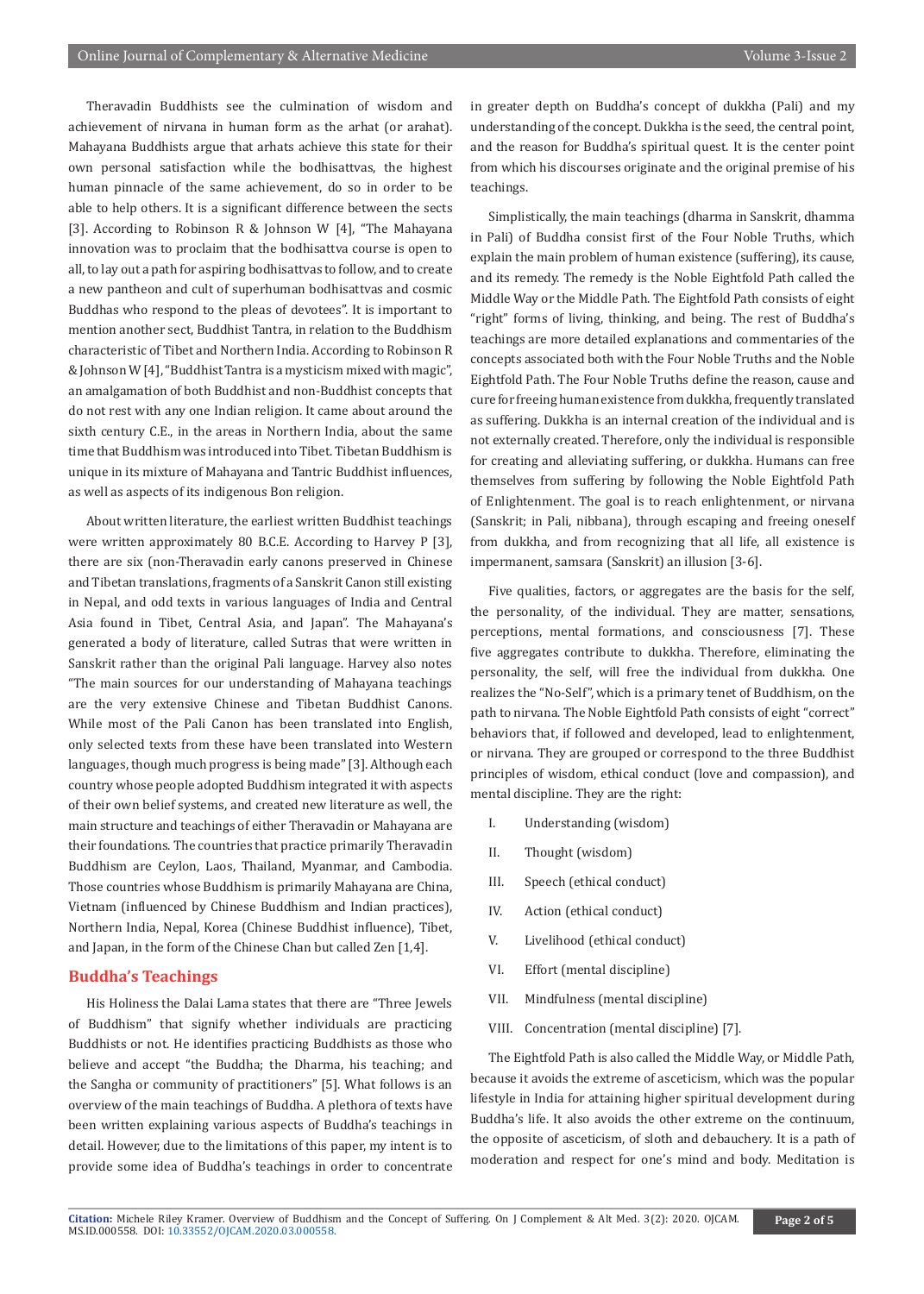the vehicle used on to reach enlightenment. The two main types used in Buddhism are concentration/focus/mindfulness and insight meditations, with variations in the various sects [3,8,9] both have comprehensive explanations of various meditative practices. According to Buddha, in The Dhammapada 282. Through meditation, wisdom is won, through lack of meditation, wisdom is lost; let a man who knows this double path of gain and loss so conduct himself that wisdom may grow [10].

### **The Concept of Suffering**

Like so many words I am finding in my readings that are difficult to translate in English in a way that truly explains their concepts, the term dukkha is difficult to translate in order to convey its true meaning. Dukkha lies at the heart of Buddha's teachings and, to me, it is one of the most difficult to grasp or understand by its popular translation of "suffering." His Holiness the Dalai Lama says that, "the first step we must take as practicing Buddhists is to recognize our present state [of being, living] as dukkha or suffering, frustration and unsatisfactoriness" [5,6]. Buddhist teachings describe three main "levels or types of suffering. The first is called 'the suffering of suffering', the second, 'the suffering of change', and the third is 'the suffering of conditioning'" [5,6]. The first type consists of those painful experiences related to being physically human birth, sickness, aging, and death. The second type is happy or pleasurable. These experiences occur in our present unenlightened state and are therefore transient. We suffer when we perceive them, when the intensity of the experience ebbs, as temporal and short-term yet we desire to have them be permanent. I have found an explanation that helps to understand the paradox of happiness as suffering. The suffering of change is perceived as suffering because happiness and joy are on the opposite end of a continuum where pain and painful experiences represent the opposing end. From a dualistic perspective, they are the relief, or opposite of pain. And because change is a part of life, joy inevitably and eventually changes to something else, resulting in the experience of dukkha.

The third type of suffering is the existential realization that suffering will always be present as long as we continue to live in an unenlightened existence. There will always be something that causes suffering. This realization can lead to an existential crisis. And, according to the Dalai Lama, it is called the suffering of condition "because this state serves as the basis not only for painful experiences in this life, but also for the causes and conditions of suffering in the future" [6]. As Gunaratne metaphorically sums it up, "The axe of impermanence is always there to fell the tree of joy" [2]. Perhaps happiness, one end of the continuum, with unhappiness or dukkha at the other end, causes suffering if one attaches to keeping the feeling. Personally, though, I could recognize the feeling of happiness as an illusion and attachment and either choose to remain detached from the feeling or experience the physicalmental-spiritual sense in the moment and let it go neutrally until the next moment. I wonder how Buddhists who live happily really experience it. To [2], the closest approximation of dukkha in English is "disharmony". He sees it as "inherent in the very formation of the

human being". It "is an experience of the internal world of the self". He further expounds on the concept by breaking down the word. The word 'Dukkha' is made up of two words 'Du' and 'Kha', 'Du' is a prefix meaning bad, low, mean, base or vulgar. 'Kha' means empty or hollow. The two words taken together therefore refer to that which is bad because it is empty, unsubstantial, unsatisfactory or illusory. It refers to a state of unsatisfactoriness if one may use the expression. The popular rendering of Dukkha as 'suffering' is not quite satisfactory since the word 'suffering' is likely to convey the idea of pain only and does not introduce the idea of unsubstantiality or illusorines. Dukkha consists of a state of unbalance, that continued agitation and disturbance to which all beiigs sic, beings are subject by reason of the absence of stability and permanence in this world by reason of the never ending rise and fall of things leading to a universal 'unsatisfactoriness' or disharmony [2].

So, it seems that human beings, by the act of reincarnation and being born, are contractually bound to dukkha by the initiatory experience of birth. One can feel despair at just being born. Dukkha is inherent in living in this third-dimensional existence. It is like the metaphor of "hitting the ground running" (birth) and not stopping until one has reached the end of the road (physical death). It is as if an animal sense of survival is necessary, which is dukkha. It is a package deal the vehicle of the physical body and existence come standard with dukkha. However, esoterically, if we choose to be reincarnated in order to hasten our spiritual development, then wouldn't' coming into an existence of disharmony provide the impetus and drive to spiritually develop and stop reincarnating? I find this viewpoint both helpful and hopeful. Translator Moore JH [11] explains suffering as craving. Any craving creates an attachment to something. The something exists in our world, which is transient and illusory. Therefore, whatever we crave will not last. Put another way, this world is an illusion (samsara in Sanskrit), so whatever object we crave is also an illusion. The loss of the object creates feelings of grief and loss, which generates more attachment by the intensity of these feelings. It becomes an endless cycle. Naradamaha Thera's translation of dukkha is that of "painful feeling", "basis of pain", "object of pain", "cause of pain", or "conditioning state of pain" [12]. Buddha is said to have identified eight causes of dukkha: birth, death, decay, disease, "association with the unpleasant", "separation form the beloved", when one does not obtain what one desires", and the Five Aggregates matter, sensations, perceptions, mental formations, and consciousness [12].

The Bhikkhu Silacara translates Buddha's first sense of dukkha, when he was sitting under the Bodhi tree as thus: "'Idan pi Dukkka Here verily is Ill [13]. The Bhikkhu Silacara dispels the assertion that Buddhism, because of the concept of dukkha, is pessimistic. Pessimism is an attitude of mind toward a fact, and what the Buddha does in the first Four Noble Truths is only to call attention to a fact, not a word being said to prevent one from adopting whatever attitude he chooses toward the fact [13]. It is the subsequent revelation that there is hoped to be found in Buddha's knowledge of a solution that is enough to dispel such a contention. In the Dhammapada, Buddha states: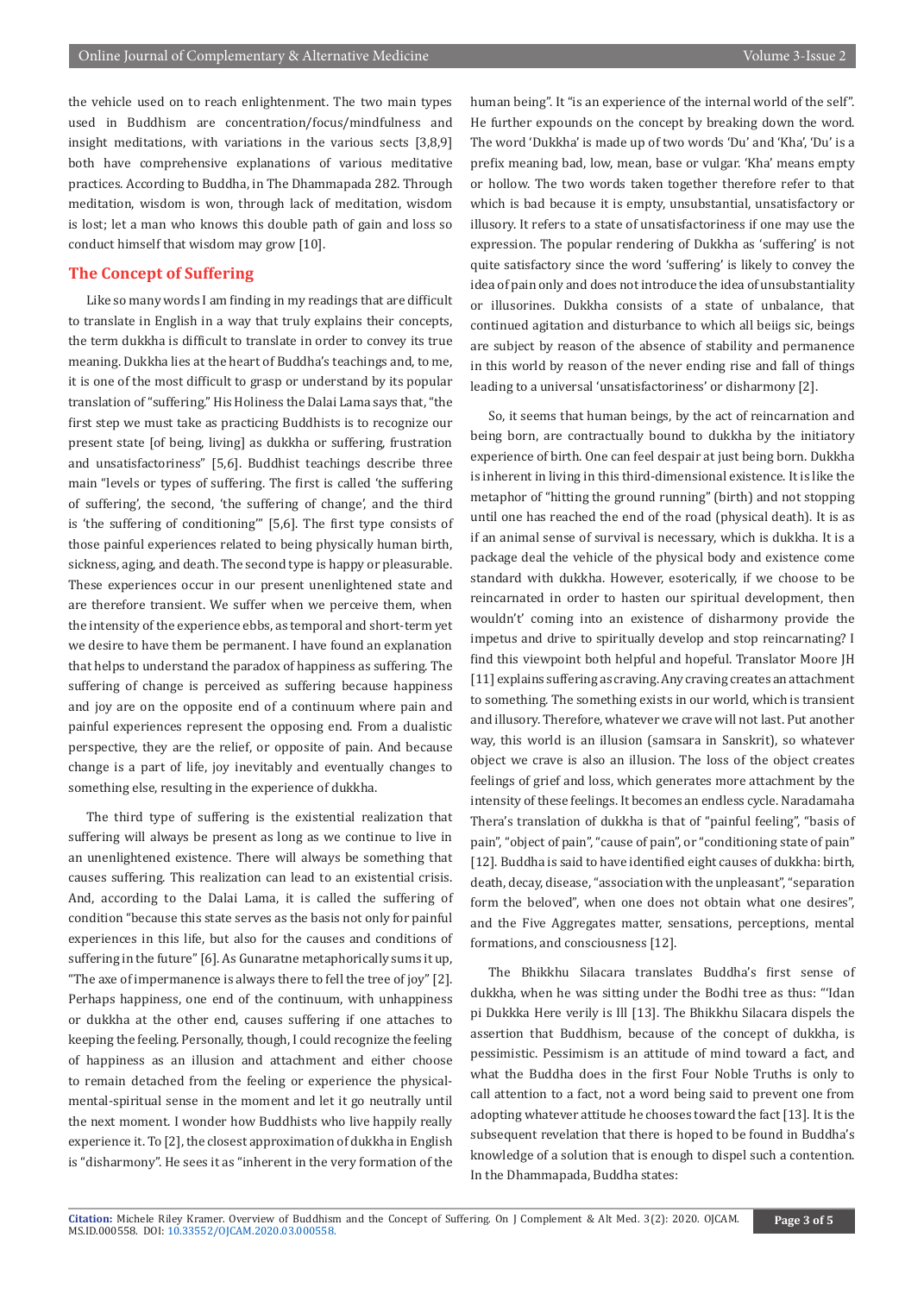A. 277. All existing things are transient.' He who knows and sees this cease to be [in] the thrall of grief.

B. 278. All existing things are involved in suffering.' He who know and perceives this cease to be [in] the thrall of grief.

C. 279. All existing things are unreal.' He who knows and perceives this is no longer [in] the thrall of grief [10].

 So far, we have discussed dukkha from the perspective of its meaning and its place in human existence which, according to Buddhist teachings, is the First Nobel Truth. According to Gunaratne VF [2], once one understands the First Noble Truth, that all life is dukkha, the Second Noble Truth naturally arises. And once the Second Noble Truth is understood, the cause of dukkha, the Third Noble Truth naturally presents itself, that there is a way to rid ourselves of dukkha, and so on. The Four Noble Truths are logically progressive. All four-address dukkha but answer a different question. The First Noble Truth makes the statement that life is dukkha. The Second Noble Truth therefore addresses the cause of dukkha, which is craving (Tanha in Pali; Trushna in Sanskrit), or selfish craving [2,11,13]. The Dalai Lama explains it as "those emotional experiences that lead to confusion, and which affect the mind [5].

The Third Noble Truth is that there is a way to end dukkha, to free us of its cycle and experience. Dukkha is eliminated by ridding ourselves of the cause, craving and desire, by renouncing it and our ignorance of its presence and cause [2]. As the Bhikkhu Silacara puts it: To cease from Craving, then, while it involves the removal of the motives that usually impel men to activity by no means imports the cessation of all activity. There is a greater call than ever for the display of energy, but it is energy directed in an altogether new channel [13]. Liberation from dukkha, according to the Dalai Lama, has four characteristics: "cessation of the continuum of afflictions", "true peace", "ultimate satisfaction", and "definite emergence from the process of unenlightened existence" [6].

The Fourth Noble Truth explains Buddha's method of achieving cessation of dukkha, which is called the Noble Eightfold Path, and uses the vehicle of meditation to achieve cessation and attain enlightenment. In Buddha's words, in the Iti Vuttaka, a summary of the Four Noble Truths is thus:

- i. The self-composed, mindful
- ii. And thoughtful disciple of Buddha,
- iii. Comprehendeth the Cravings,
- iv. And the Cause of the Cravings,
- v. And Comprehendeth where they cease,
- vi. And the Path that leadeth to their destruction.
- vii. By the destruction of (his) Cravings,
- viii. This monk hath extinguished Hunger, and hath attained Nirvana [11].

And in the Dhammapada, Buddha says:

190. He who takes refuge with Buddha, the Law and the Order; he who with clear understanding sees the four noble truths.

B. 191. Suffering, the origin of suffering, the destruction of suffering, and the eightfold noble path that leads to the release from suffering.

C. 192. That is the safe refuge, that is the best refuge; having gone to that refuge, a man is delivered from all suffering [10].

#### **Personal Understanding of Dukkha**

The importance of understanding the nature of dukkha, or suffering, cannot be overemphasized. According to His Holiness the Dalai Lama, "it is so crucial to realize the nature of suffering, because the stronger and deeper your insight into suffering is, the stronger your aspiration to gain freedom from it becomes" [6]. The premise is that insight leads to understanding, which leads to release. The term "suffering" has a very negative connotation to me. And the concept that all life is suffering rubs me the wrong way. I bristle at the notion. After the extensive reading I did for this paper, I feel less antagonism and I have a much better understanding of dukkha. I do not believe that term "suffering" is an appropriate translation of dukkha I think it is misleading. I propose the following definition instead: Dukkha is the state of being that begins at birth, lasts through life, ends in death, and returns in rebirth. It is a state of being involving internally generated attachments, emotions, and thoughts which, in our unenlightened state, we perceive as permanent when in fact they are not. Our desire for attachment, our cravings for transient situations and objects, results in our experience of dissatisfaction, grief, despair, and disharmony with life. This is dukkha.

#### **Acknowledgement**

None.

#### **Conflict of Interest**

No conflict of interest.

#### **References**

- 1. Conze E (1980) A short history of Buddhism. George Allen & Unwin, London, Australia.
- 2. Gunaratne VF (1968) The significance of the four noble truths. Buddhist Publication Society, Ceylon, Sri Lanka.
- 3. Harvey P (1990) An introduction to Buddhism: Teachings, history, and practices. Cambridge UK: Cambridge University Press.
- 4. Robinson R, Johnson W (1977) The Buddhist religion: A historical introduction (2nd edn). Belmont Wadsworth Publishing, CA, USA.
- 5. Dalai Lama T (2000) A simple path: Basic Buddhist teachings by his holiness the Dalai Lama (GT Jinpa Trans). Thorsons, London, Australia.
- 6. Dalai Lama T (1997) The four noble truths: Fundamentals of the Buddhist teachings. His holiness the XIV Dalai Lama (GT Jinpa Trans). Thorsons, London, Australia.
- 7. Rahula W (1959) What the Buddha taught (revised edn). Grove Press, New York, USA.